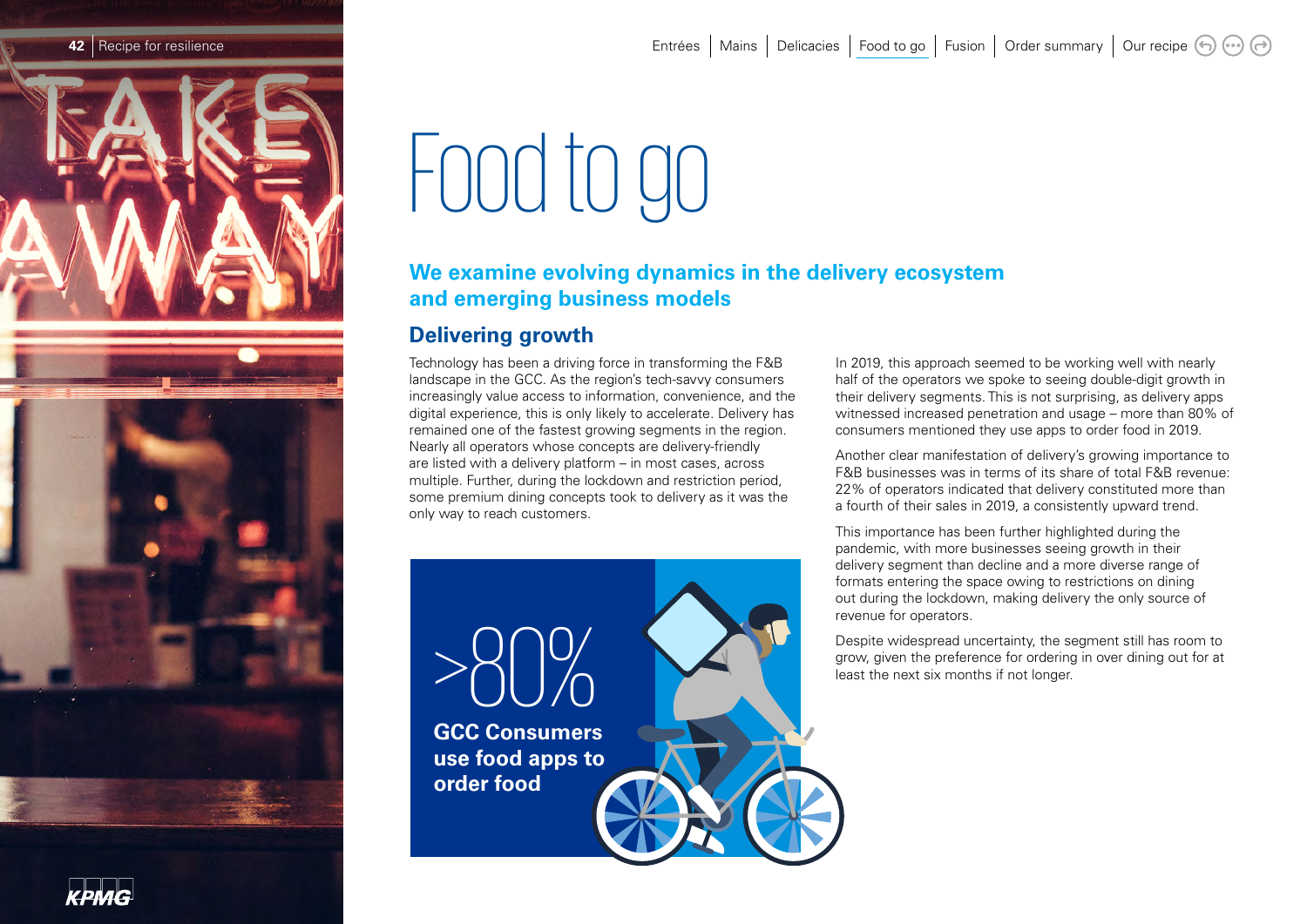





**In the current situation, how has your** 

**35%**

**12%**

**19%**



**In 2019, how had your delivery segment performed?**



Significant slowdown (>10%) Some growth (up to 10%) Some slowdown (up to 10%) Strong growth (>10%) Remained unchanged



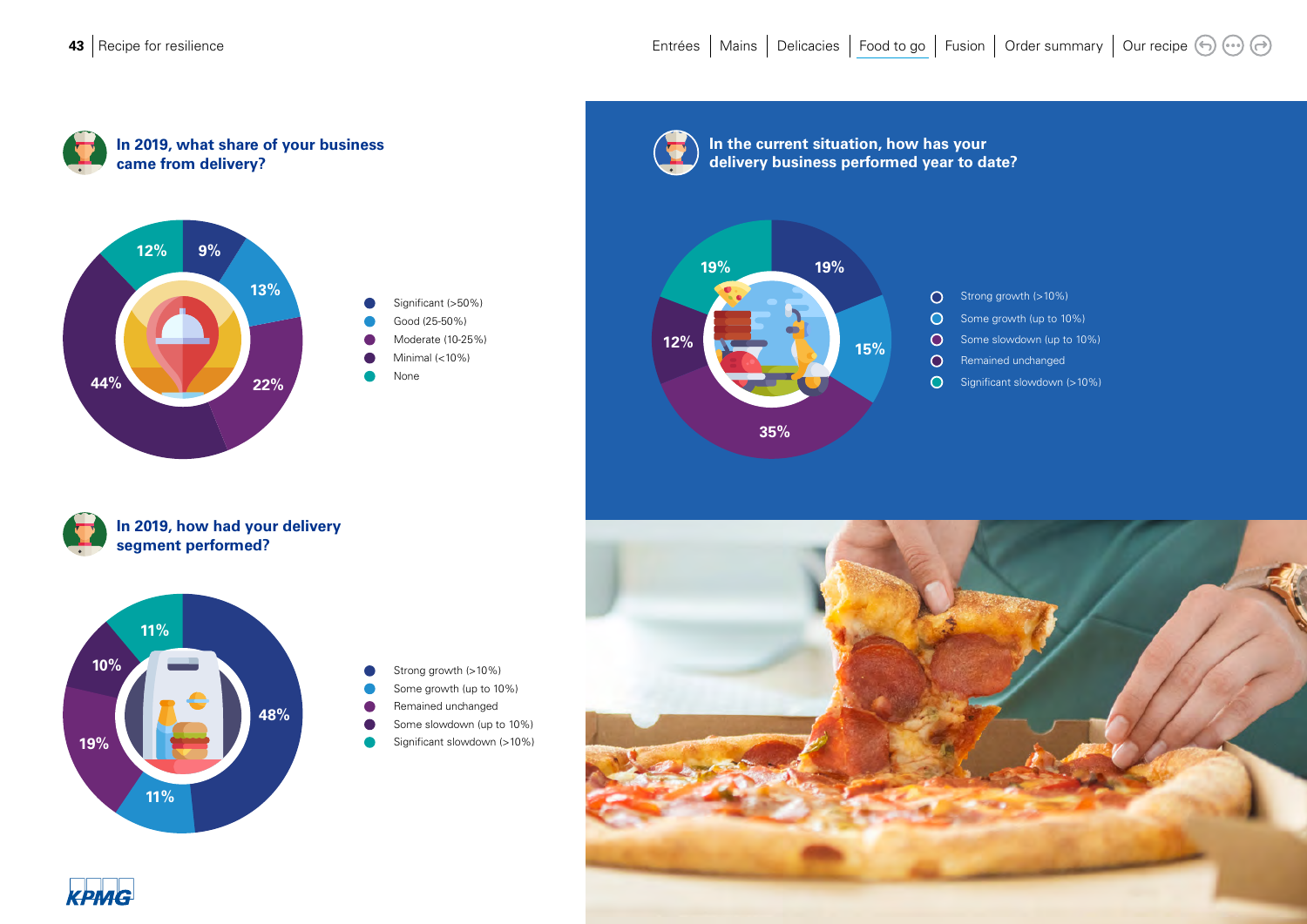## **Consumer behavior during the pandemic A bumpy ride ahead**







**How are your ordering in habits likely to change over the next 12 months?**



At the time of our survey, towards the end of the lockdown period across the region, customers were still less comfortable about ordering in. While 9% of consumers surveyed noted they would be ordering in more frequently, nearly 60% noted they would cut back or stop doing so altogether. Chief among their misgivings were hygiene concerns at the outlet or during delivery, in addition to health premium of cooking more at home. Despite the growth of delivery and its contribution to the F&B sector, the pandemic has created a hiccup which operators and aggregators will need to address.

In addition to this development, most operators in 2019 were concerned with the current aggregatoroperator business model. Most operators we spoke to (eight out of 10) indicated that they paid out commissions of 15-25% on the value of each order, a figure nearly equivalent to their margin once operating costs are factored in.



Limited bottom line impact

#### Lack of control over data

No control over customer expirience

Discounting and deals by aggregators

Naturally, the biggest concern around outsourced delivery is its limited contribution to operators' bottom line. While the delivery segment certainly boosts their topline, it doesn't always translate into profits. Other charges such as listing fees, premium listing costs, and deals and promotions on platforms further increase the cost burden for operators.

Operators were also concerned about their lack of control over customer data – information that is owned by the aggregators. While many aggregators work to provide operators with insight into customer preferences and buying patterns, they still own the underlying data.

Since the customer experience is also driven by the platforms, customers do not generally differentiate between the aggregator and the brand. Operators would like to be more involved in curating the experience for their customers, as they do with the dine in experience.

#### **In 2019, what was the typical commission structure you had with delivery platforms?**



**СРМС**